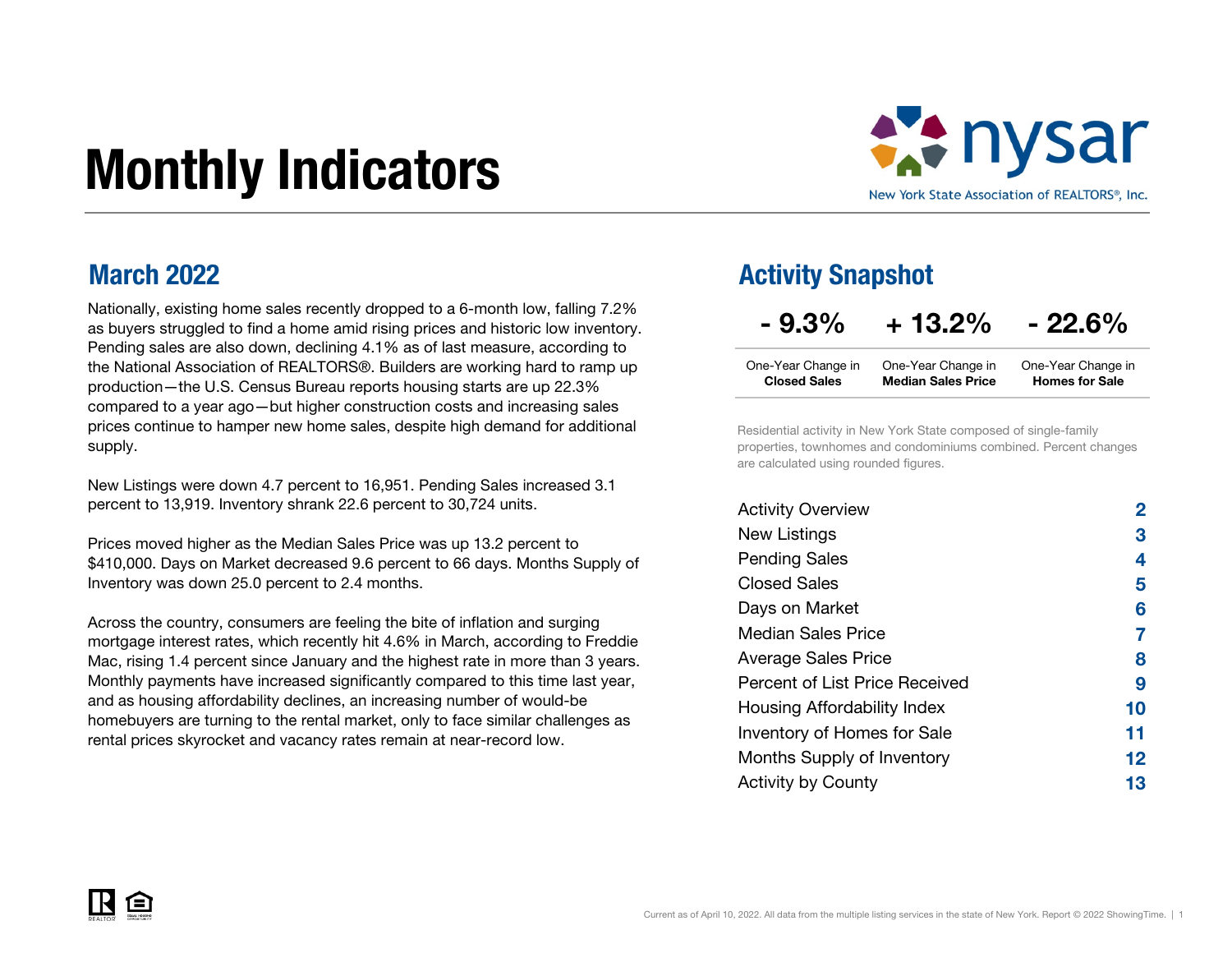# Activity Overview

Key metrics by report month and for year-to-date (YTD) starting from the first of the year.



New York State Association of REALTORS®, Inc.

| <b>Key Metrics</b>                 | <b>Historical Sparkbars</b>                  | 3-2021    | 3-2022    | Percent Change |           | <b>YTD 2021 YTD 2022</b> | Percent Change |
|------------------------------------|----------------------------------------------|-----------|-----------|----------------|-----------|--------------------------|----------------|
| <b>New Listings</b>                | 3-2022<br>3-2019<br>3-2020                   | 17,783    | 16,951    | $-4.7%$        | 41,425    | 39,521                   | $-4.6%$        |
| <b>Pending Sales</b>               | 3-2020<br>3-2019<br>3-2021<br>3-2022         | 13,507    | 13,919    | $+3.1%$        | 33,063    | 33,170                   | $+0.3%$        |
| <b>Closed Sales</b>                | 3-2019<br>3-2022<br>$2 - 2020$<br>$3 - 2021$ | 11,412    | 10,350    | $-9.3%$        | 33,124    | 30,771                   | $-7.1%$        |
| <b>Days on Market</b>              | $3 - 2021$<br>3-2019<br>3-2020<br>$3 - 2022$ | 73        | 66        | $-9.6%$        | 68        | 62                       | $-8.8%$        |
| <b>Median Sales Price</b>          | 3-2020<br>3-2019<br>3-2021<br>3-2022         | \$362,315 | \$410,000 | $+13.2%$       | \$355,000 | \$400,000                | $+12.7%$       |
| <b>Avg. Sales Price</b>            | .<br>3-2020<br>3-2022<br>3-2019<br>3-2021    | \$456,865 | \$544,636 | $+19.2%$       | \$447,454 | \$525,423                | $+17.4%$       |
| <b>Pct. of List Price Received</b> | 3-2019<br>3-2020<br>3-2021<br>3-2022         | 98.8%     | 100.4%    | $+1.6%$        | 98.8%     | 100.2%                   | $+1.4%$        |
| <b>Affordability Index</b>         | 3-2022<br>3-2019<br>3-2020<br>3-2021         | 131       | 119       | $-9.2%$        | 134       | 121                      | $-9.7%$        |
| <b>Homes for Sale</b>              | 3-2021<br>3-2022<br>3-2019<br>3-2020         | 39,707    | 30,724    | $-22.6%$       |           |                          |                |
| <b>Months Supply</b>               | 3-2019<br>3-2022                             | 3.2       | 2.4       | $-25.0%$       |           |                          |                |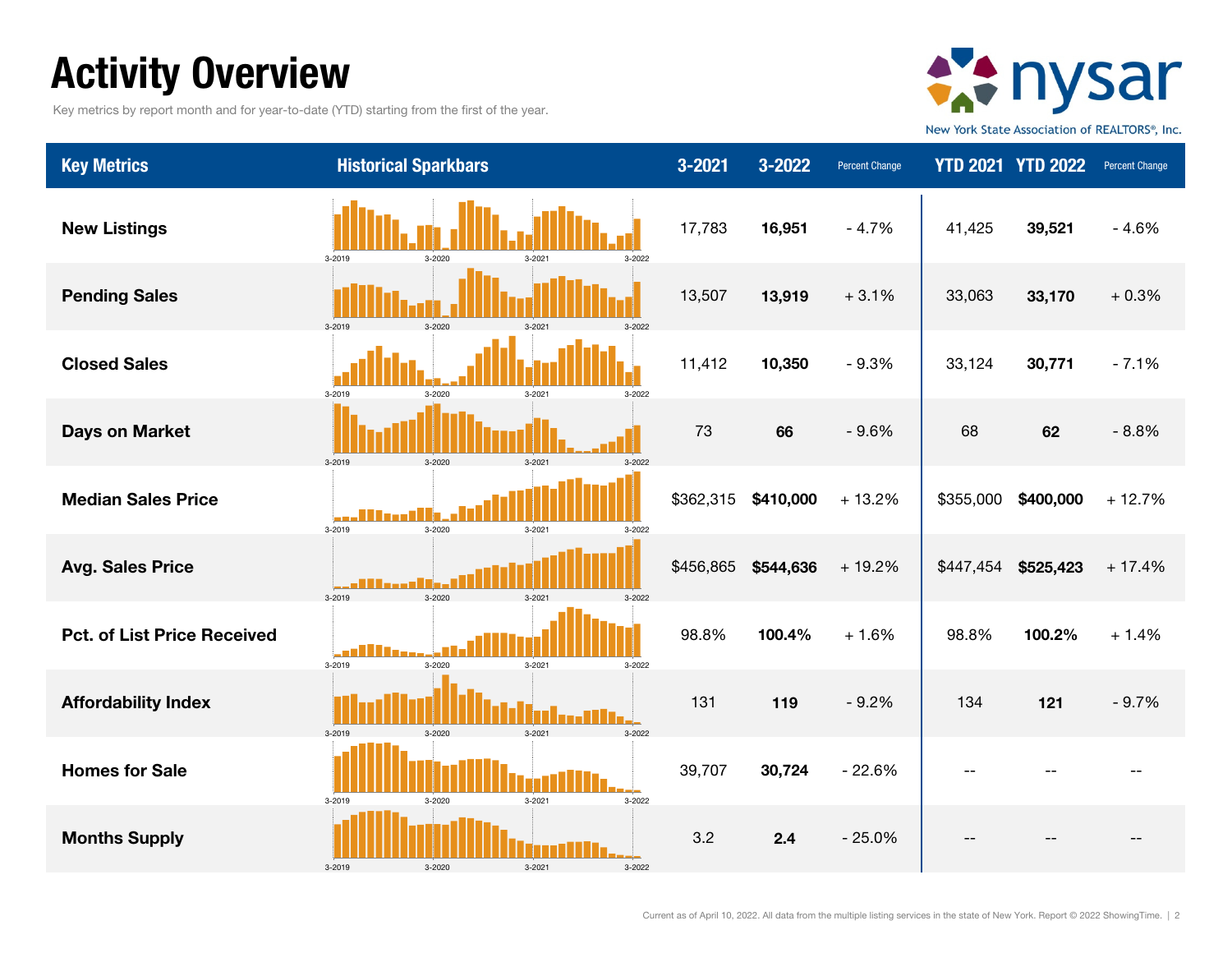# New Listings

A count of the properties that have been newly listed on the market in a given month.





| <b>New Listings</b> |        | <b>Prior Year</b> | <b>Percent Change</b> |
|---------------------|--------|-------------------|-----------------------|
| April 2021          | 19,749 | 6,510             | $+203.4%$             |
| May 2021            | 19,838 | 13,240            | +49.8%                |
| June 2021           | 21,504 | 23,045            | $-6.7%$               |
| <b>July 2021</b>    | 19,739 | 23,641            | $-16.5%$              |
| August 2021         | 18,099 | 21,445            | $-15.6%$              |
| September 2021      | 16,637 | 21,160            | $-21.4%$              |
| October 2021        | 15,573 | 18,431            | $-15.5%$              |
| November 2021       | 11,838 | 12,792            | $-7.5\%$              |
| December 2021       | 7,945  | 9,002             | $-11.7%$              |
| January 2022        | 10,901 | 12,417            | $-12.2%$              |
| February 2022       | 11,669 | 11,225            | $+4.0%$               |
| <b>March 2022</b>   | 16,951 | 17,783            | -4.7%                 |
| 12-Month Avg        | 15.870 | 15,891            | $-0.1%$               |

#### Historical New Listings by Month

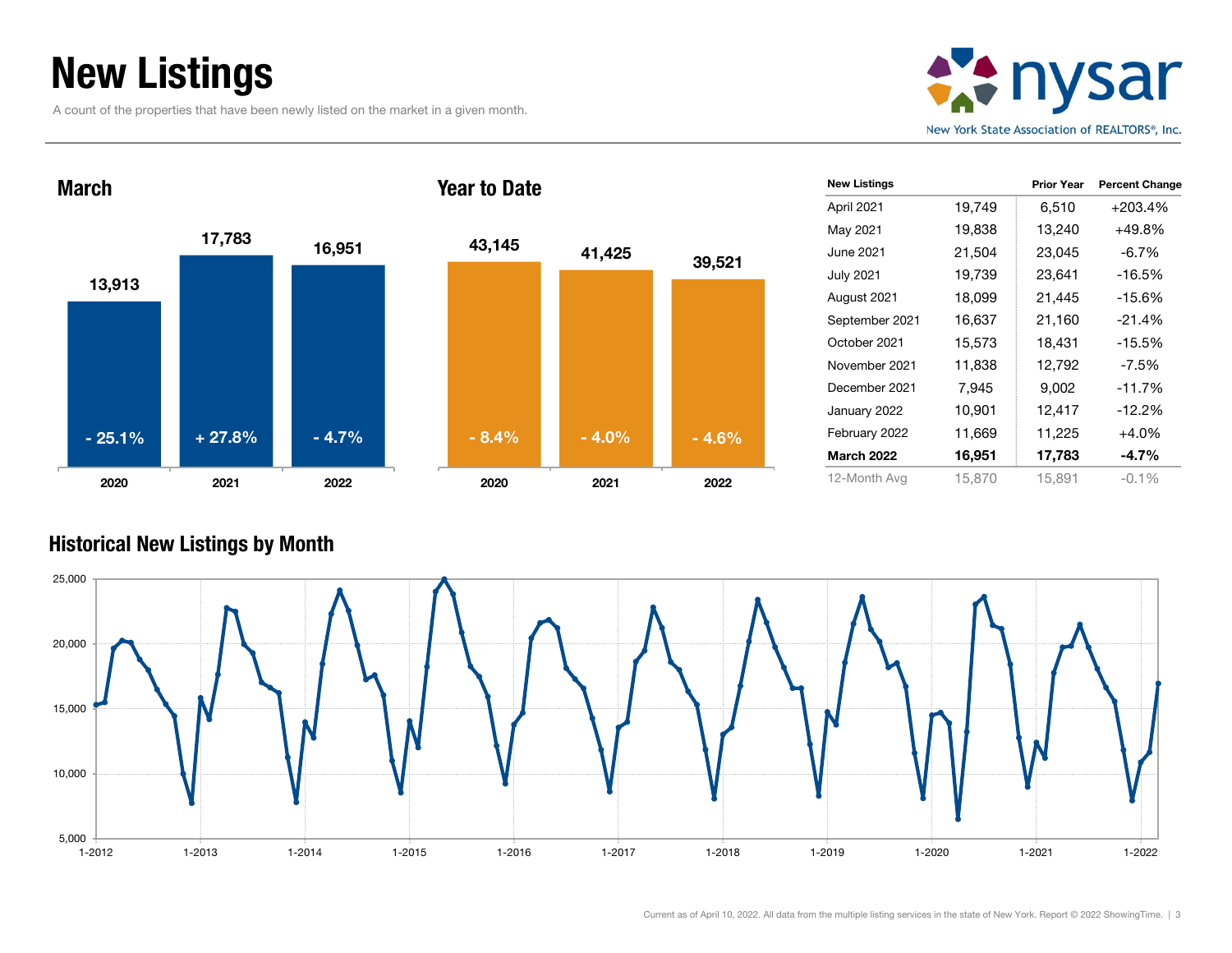### Pending Sales

A count of the properties on which offers have been accepted in a given month.





| <b>Pending Sales</b> |        | <b>Prior Year</b> | <b>Percent Change</b> |
|----------------------|--------|-------------------|-----------------------|
| April 2021           | 13,690 | 5,276             | +159.5%               |
| May 2021             | 14,855 | 8,225             | +80.6%                |
| June 2021            | 15,404 | 14,764            | $+4.3%$               |
| <b>July 2021</b>     | 14,356 | 17,480            | $-17.9%$              |
| August 2021          | 14,640 | 16,713            | -12.4%                |
| September 2021       | 12,907 | 15,563            | $-17.1%$              |
| October 2021         | 13,349 | 15,003            | $-11.0%$              |
| November 2021        | 12,309 | 11,449            | $+7.5%$               |
| December 2021        | 10,013 | 10,074            | $-0.6%$               |
| January 2022         | 9,199  | 9,626             | $-4.4%$               |
| February 2022        | 10,052 | 9,930             | $+1.2%$               |
| <b>March 2022</b>    | 13,919 | 13,507            | $+3.1%$               |
| 12-Month Avg         | 12,891 | 12,301            | $+4.8%$               |

#### Historical Pending Sales by Month

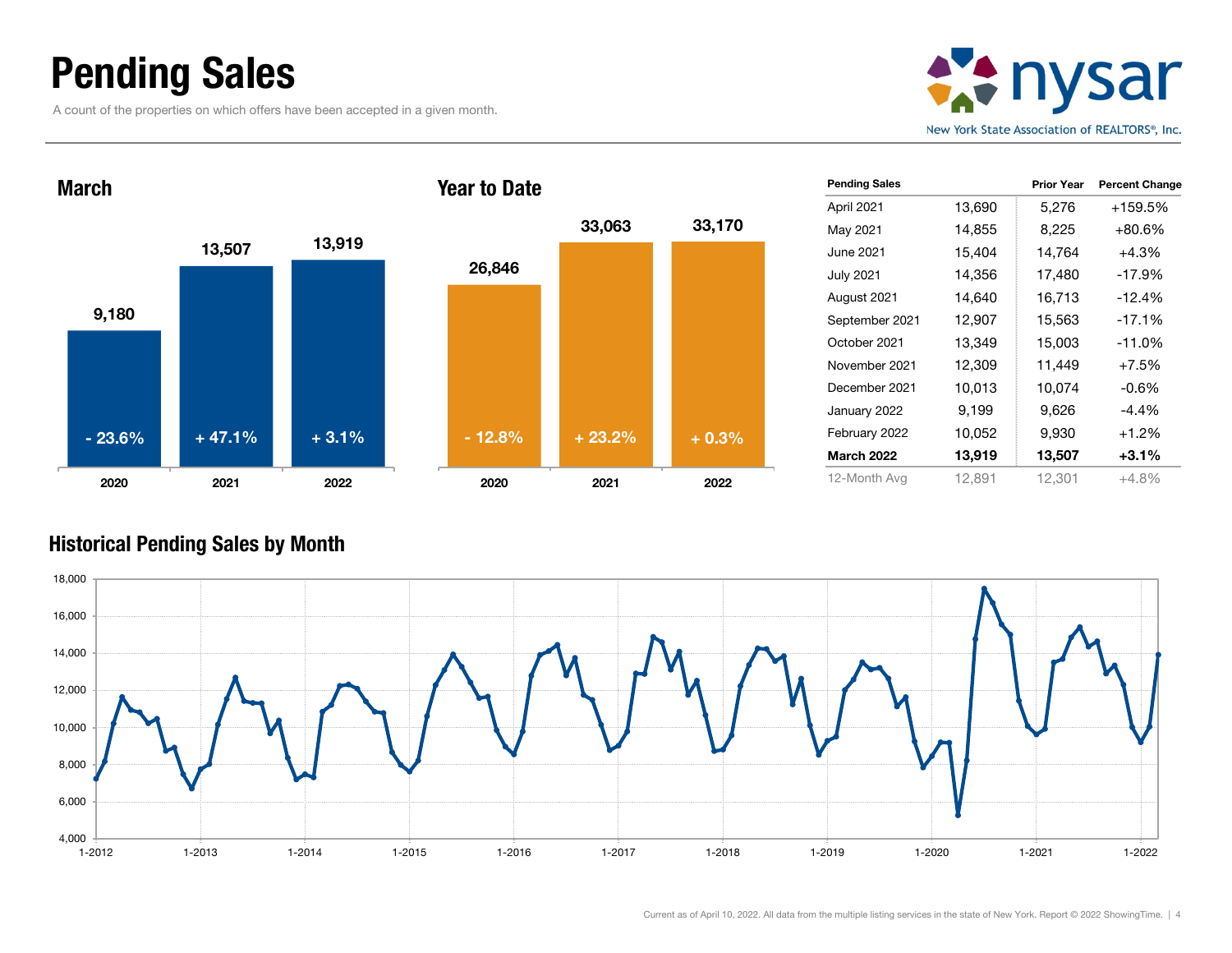### Closed Sales

A count of the actual sales that closed in a given month.





| <b>Closed Sales</b> |        | <b>Prior Year</b> | <b>Percent Change</b> |
|---------------------|--------|-------------------|-----------------------|
| April 2021          | 10,950 | 7,134             | +53.5%                |
| May 2021            | 11,090 | 7,464             | +48.6%                |
| June 2021           | 13,686 | 8,437             | +62.2%                |
| <b>July 2021</b>    | 14,283 | 10,381            | +37.6%                |
| August 2021         | 15,357 | 12,670            | +21.2%                |
| September 2021      | 13,776 | 13,910            | $-1.0%$               |
| October 2021        | 14,356 | 15,393            | $-6.7%$               |
| November 2021       | 13,087 | 13,756            | $-4.9%$               |
| December 2021       | 14,100 | 15,972            | $-11.7%$              |
| January 2022        | 11,223 | 11,564            | $-2.9%$               |
| February 2022       | 9,198  | 10,148            | $-9.4%$               |
| <b>March 2022</b>   | 10,350 | 11,412            | $-9.3%$               |
| 12-Month Avg        | 12,621 | 11,520            | $+9.6%$               |

#### Historical Closed Sales by Month

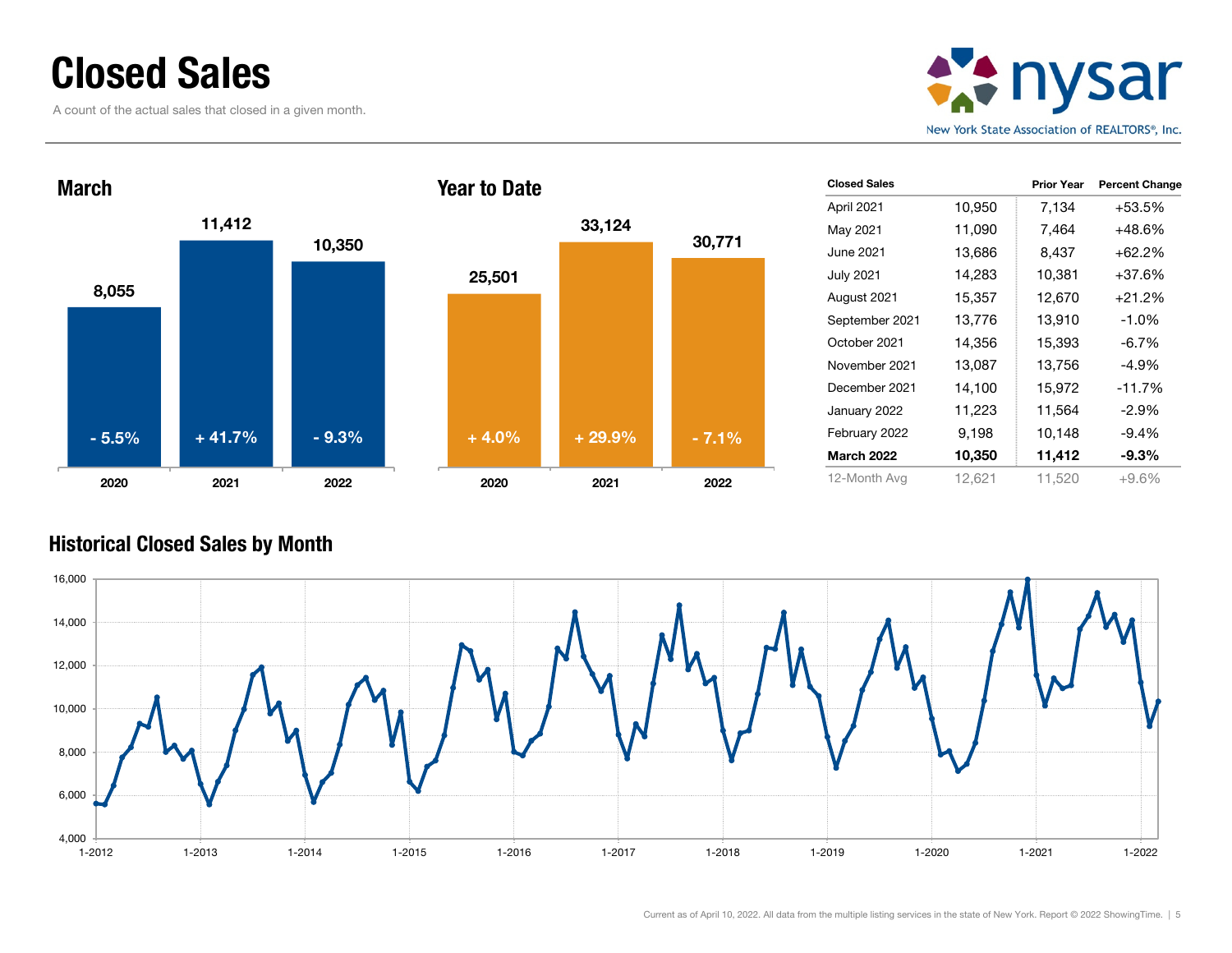## Days on Market

Average number of days between when a property is listed and when an offer is accepted in a given month.







| Days on Market    |    | <b>Prior Year</b> | <b>Percent Change</b> |
|-------------------|----|-------------------|-----------------------|
| April 2021        | 71 | 77                | $-7.8\%$              |
| May 2021          | 64 | 76                | $-15.8%$              |
| June 2021         | 54 | 78                | $-30.8%$              |
| <b>July 2021</b>  | 47 | 75                | $-37.3%$              |
| August 2021       | 45 | 69                | $-34.8%$              |
| September 2021    | 45 | 65                | $-30.8%$              |
| October 2021      | 47 | 62                | $-24.2%$              |
| November 2021     | 51 | 62                | $-17.7%$              |
| December 2021     | 52 | 61                | $-14.8%$              |
| January 2022      | 57 | 63                | $-9.5%$               |
| February 2022     | 63 | 68                | $-7.4%$               |
| <b>March 2022</b> | 66 | 73                | -9.6%                 |
| 12-Month Avg*     | 54 | 68                | $-20.6%$              |

\* Average Days on Market of all properties from April 2021 through March 2022. This is not the average of the individual figures above.



#### Historical Days on Market by Month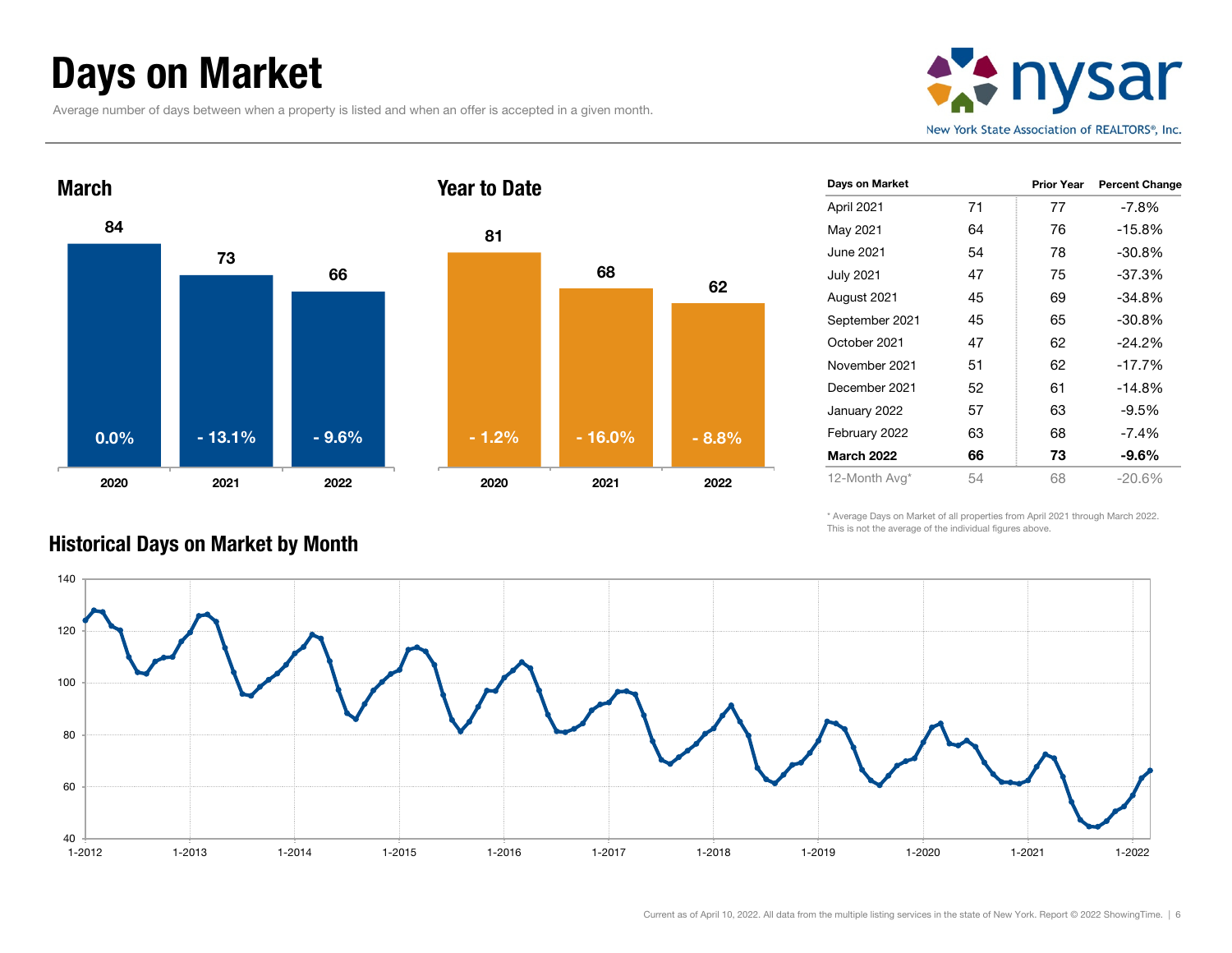### Median Sales Price

March

Point at which half of the sales sold for more and half sold for less, not accounting for seller concessions, in a given month.



\$280,000 \$362,315 \$410,000 2020 2021 2022 + 5.7%





| <b>Median Sales Price</b> |           | <b>Prior Year</b> | <b>Percent Change</b> |
|---------------------------|-----------|-------------------|-----------------------|
| April 2021                | \$365,000 | \$260,000         | $+40.4%$              |
| May 2021                  | \$355,000 | \$276,000         | $+28.6%$              |
| June 2021                 | \$379,000 | \$300,000         | +26.3%                |
| July 2021                 | \$385,000 | \$292,500         | +31.6%                |
| August 2021               | \$390,000 | \$303,850         | +28.4%                |
| September 2021            | \$370,000 | \$319,000         | +16.0%                |
| October 2021              | \$368,500 | \$336,800         | $+9.4%$               |
| November 2021             | \$365,000 | \$330,000         | +10.6%                |
| December 2021             | \$375,000 | \$348,000         | $+7.8%$               |
| January 2022              | \$390,000 | \$350,000         | $+11.4%$              |
| February 2022             | \$400,000 | \$355,000         | $+12.7%$              |
| <b>March 2022</b>         | \$410,000 | \$362,315         | +13.2%                |
| 12-Month Med*             | \$379,000 | \$324,258         | +16.9%                |

\* Median Sales Price of all properties from April 2021 through March 2022. This is not the average of the individual figures above.



#### Historical Median Sales Price by Month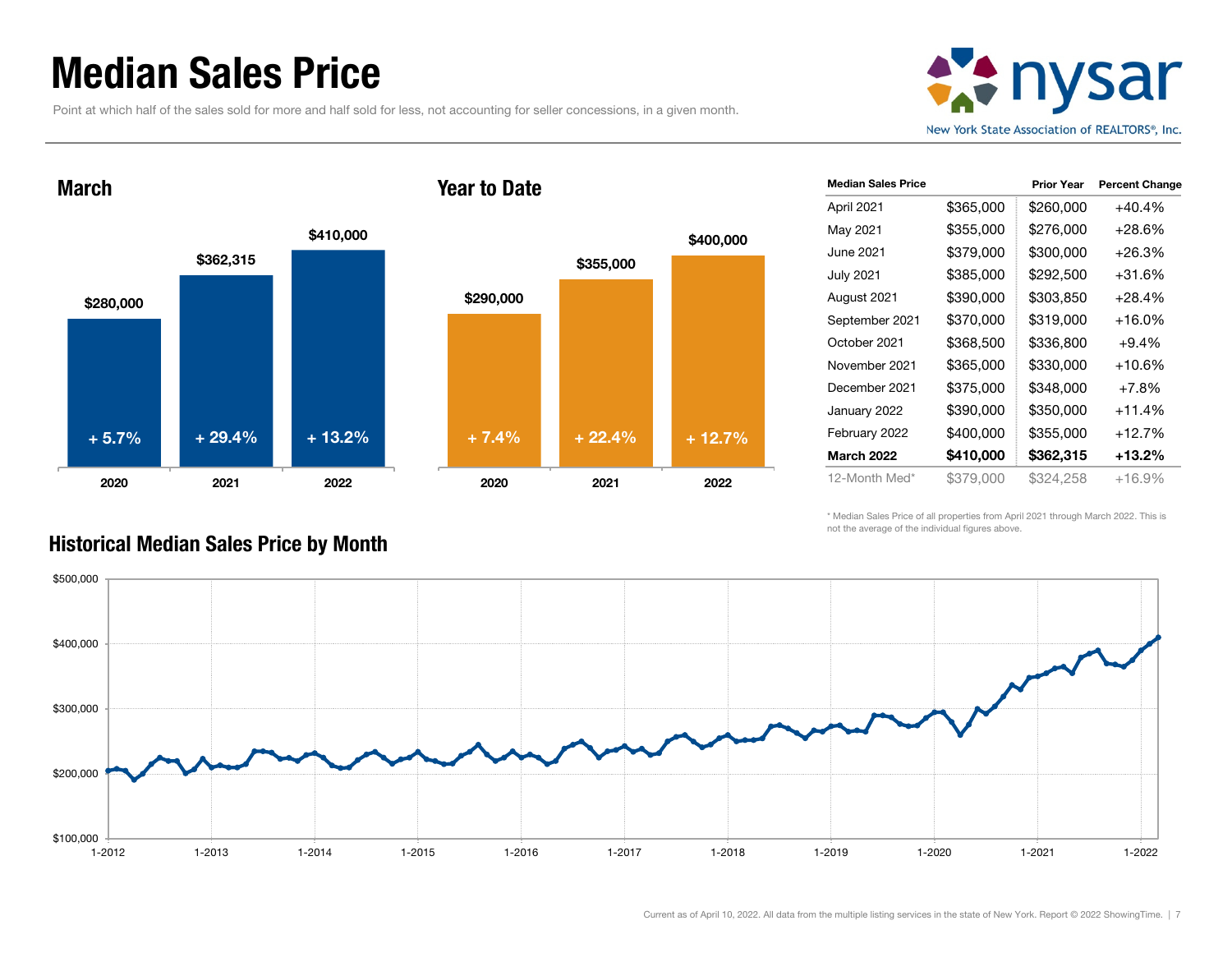### Average Sales Price

Average sales price for all closed sales, not accounting for seller concessions, in a given month.



March





| Avg. Sales Price  |           | <b>Prior Year</b> | <b>Percent Change</b> |
|-------------------|-----------|-------------------|-----------------------|
| April 2021        | \$470,229 | \$360,722         | $+30.4%$              |
| May 2021          | \$478,357 | \$383,488         | $+24.7%$              |
| June 2021         | \$493,357 | \$398,392         | $+23.8%$              |
| <b>July 2021</b>  | \$503,454 | \$401,741         | $+25.3%$              |
| August 2021       | \$510,328 | \$422,280         | $+20.9%$              |
| September 2021    | \$485,462 | \$428,554         | $+13.3%$              |
| October 2021      | \$486,993 | \$438,411         | $+11.1%$              |
| November 2021     | \$487,585 | \$429,994         | $+13.4%$              |
| December 2021     | \$487,496 | \$449,186         | $+8.5%$               |
| January 2022      | \$512,692 | \$439,842         | +16.6%                |
| February 2022     | \$519,342 | \$445,537         | +16.6%                |
| <b>March 2022</b> | \$544,636 | \$456,865         | +19.2%                |
| 12-Month Avg*     | \$497,410 | \$426,344         | $+16.7%$              |

\* Avg. Sales Price of all properties from April 2021 through March 2022. This is not the average of the individual figures above.



### Historical Average Sales Price by Month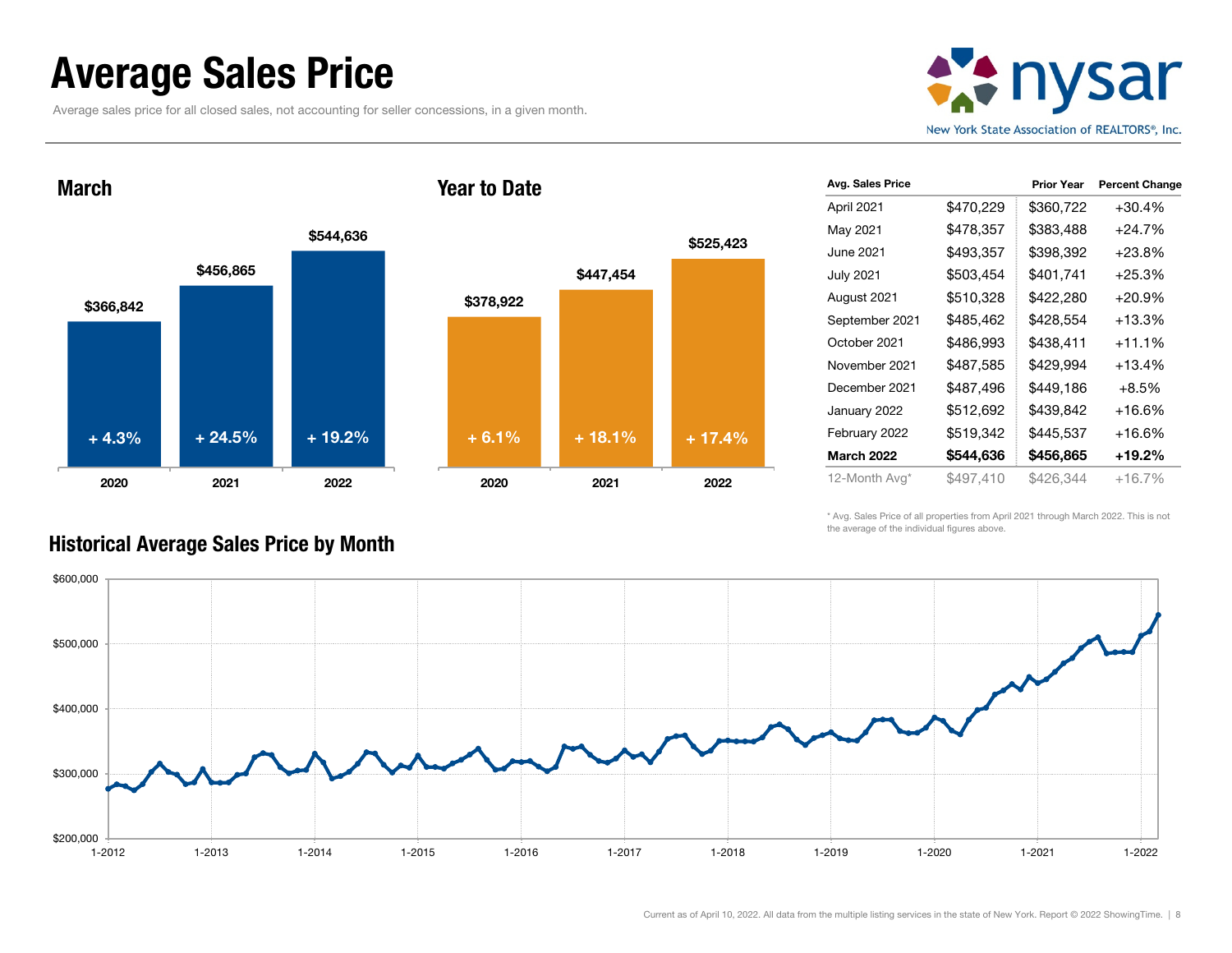### Percent of List Price Received

Percentage found when dividing a property's sales price by its most recent list price, then taking the average for all properties sold in a given month, not accounting for seller concessions.





| <b>Pct. of List Price Received</b> |        | <b>Prior Year</b> | <b>Percent Change</b> |
|------------------------------------|--------|-------------------|-----------------------|
| April 2021                         | 99.7%  | 97.6%             | $+2.2%$               |
| May 2021                           | 100.7% | 97.8%             | $+3.0\%$              |
| June 2021                          | 101.8% | 97.4%             | $+4.5%$               |
| July 2021                          | 102.4% | 98.4%             | $+4.1%$               |
| August 2021                        | 102.2% | 99.0%             | $+3.2%$               |
| September 2021                     | 101.5% | 99.3%             | $+2.2%$               |
| October 2021                       | 101.0% | 99.3%             | $+1.7%$               |
| November 2021                      | 100.7% | 99.3%             | $+1.4%$               |
| December 2021                      | 100.5% | 99.2%             | $+1.3%$               |
| January 2022                       | 100.1% | 98.9%             | $+1.2%$               |
| February 2022                      | 99.9%  | 98.8%             | $+1.1%$               |
| <b>March 2022</b>                  | 100.4% | 98.8%             | +1.6%                 |
| 12-Month Avg*                      | 101.0% | 98.8%             | $+2.2\%$              |

\* Average Pct. of List Price Received for all properties from April 2021 through March 2022. This is not the average of the individual figures above.



#### Historical Percent of List Price Received by Month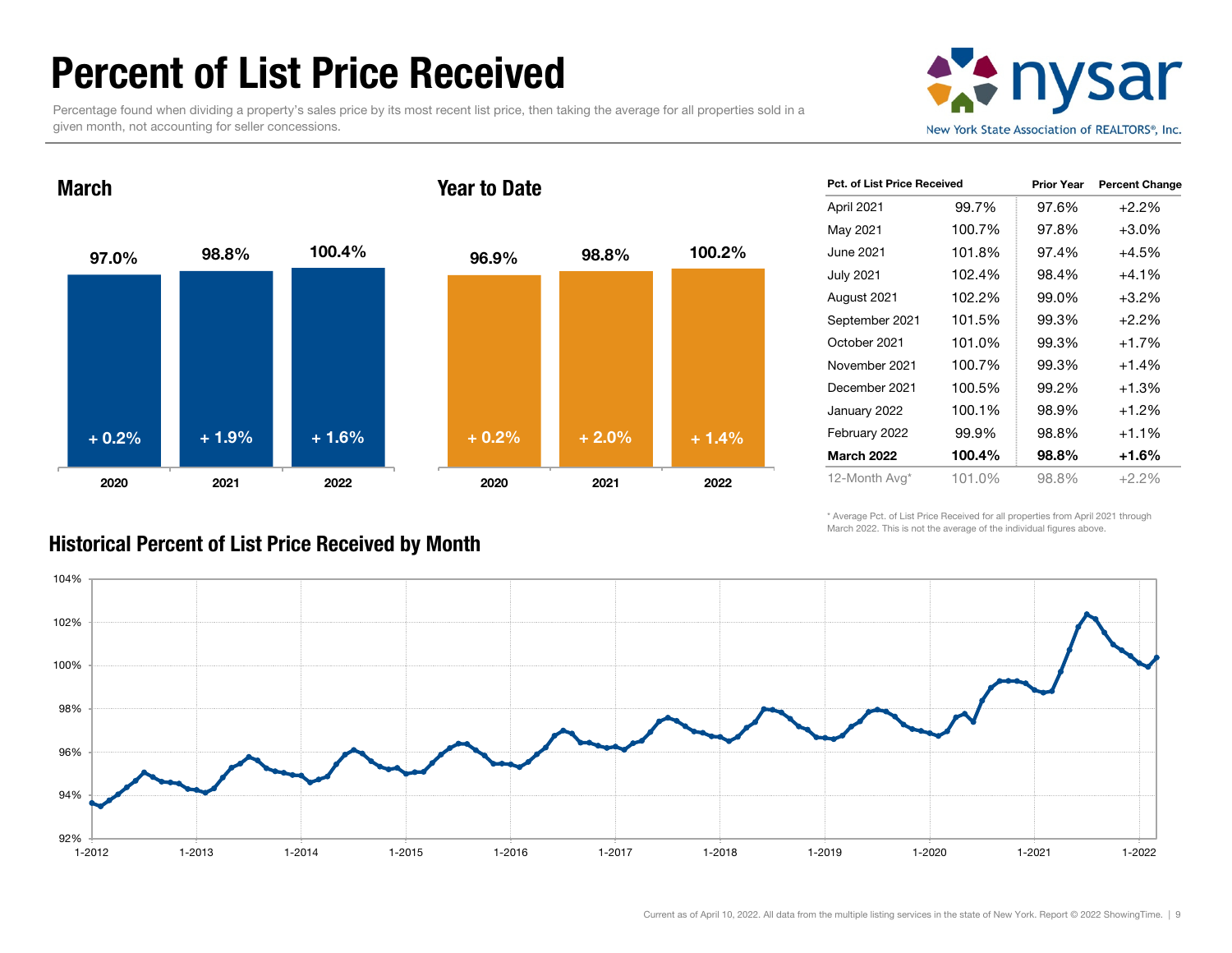# Housing Affordability Index

This index measures housing affordability for the region. For example, an index of 120 means the median household income is 120% of what is necessary to qualify for the median-priced home under prevailing interest rates. A higher number means greater affordability.





| <b>Affordability Index</b> |     | <b>Prior Year</b> | <b>Percent Change</b> |
|----------------------------|-----|-------------------|-----------------------|
| April 2021                 | 131 | 169               | $-22.5%$              |
| May 2021                   | 136 | 160               | $-15.0%$              |
| June 2021                  | 127 | 148               | $-14.2%$              |
| July 2021                  | 126 | 154               | $-18.2%$              |
| August 2021                | 125 | 150               | $-16.7%$              |
| September 2021             | 131 | 143               | $-8.4%$               |
| October 2021               | 132 | 136               | $-2.9%$               |
| November 2021              | 133 | 140               | $-5.0%$               |
| December 2021              | 130 | 134               | $-3.0\%$              |
| January 2022               | 125 | 141               | $-11.3%$              |
| February 2022              | 121 | 138               | $-12.3%$              |
| <b>March 2022</b>          | 119 | 131               | $-9.2\%$              |
| 12-Month Avg               | 128 | 145               | $-11.9%$              |

#### Historical Housing Affordability Index by Mont h

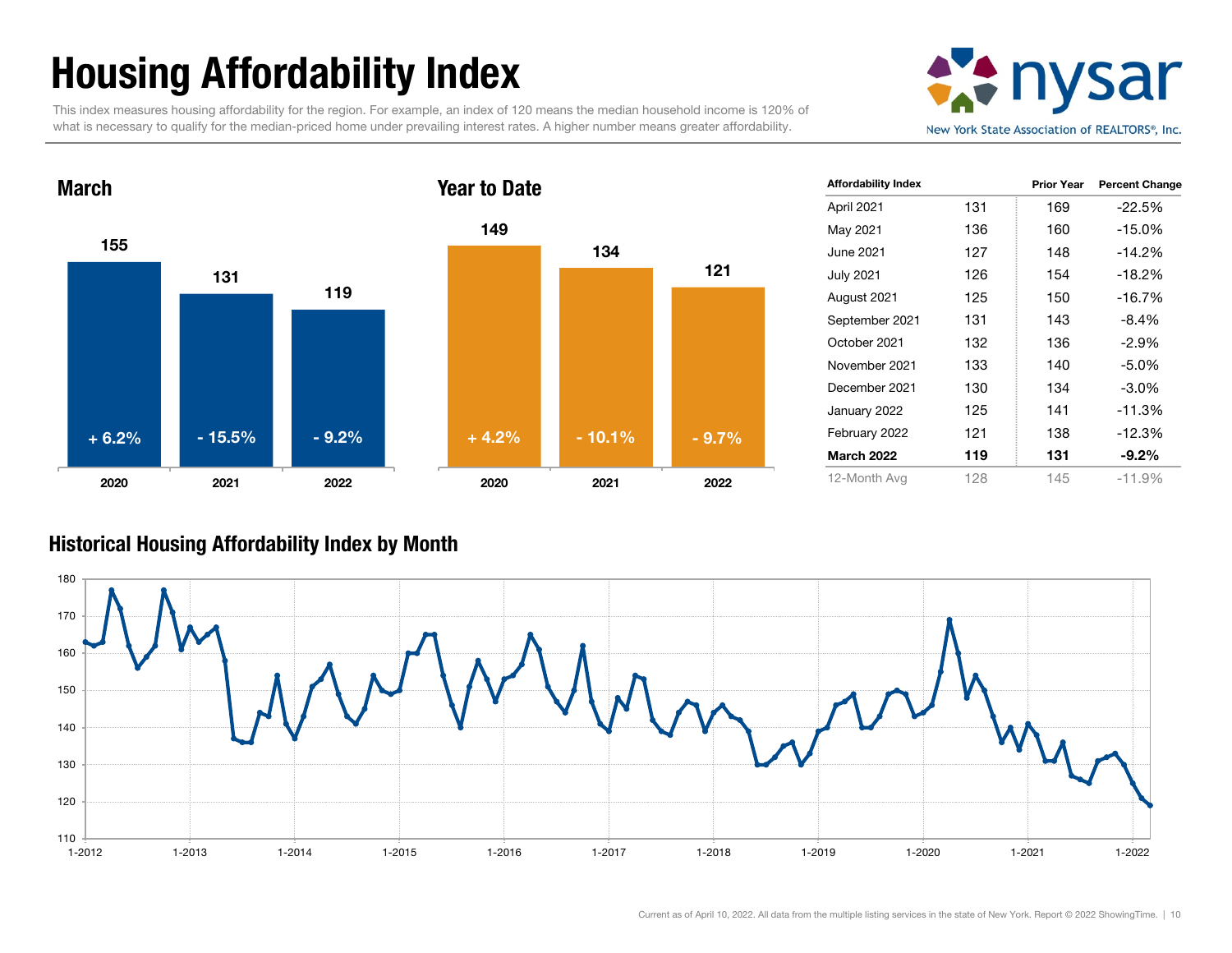### Inventory of Homes for Sale

The number of properties available for sale in active status at the end of a given month.





#### Historical Inventory of Homes for Sale by Month

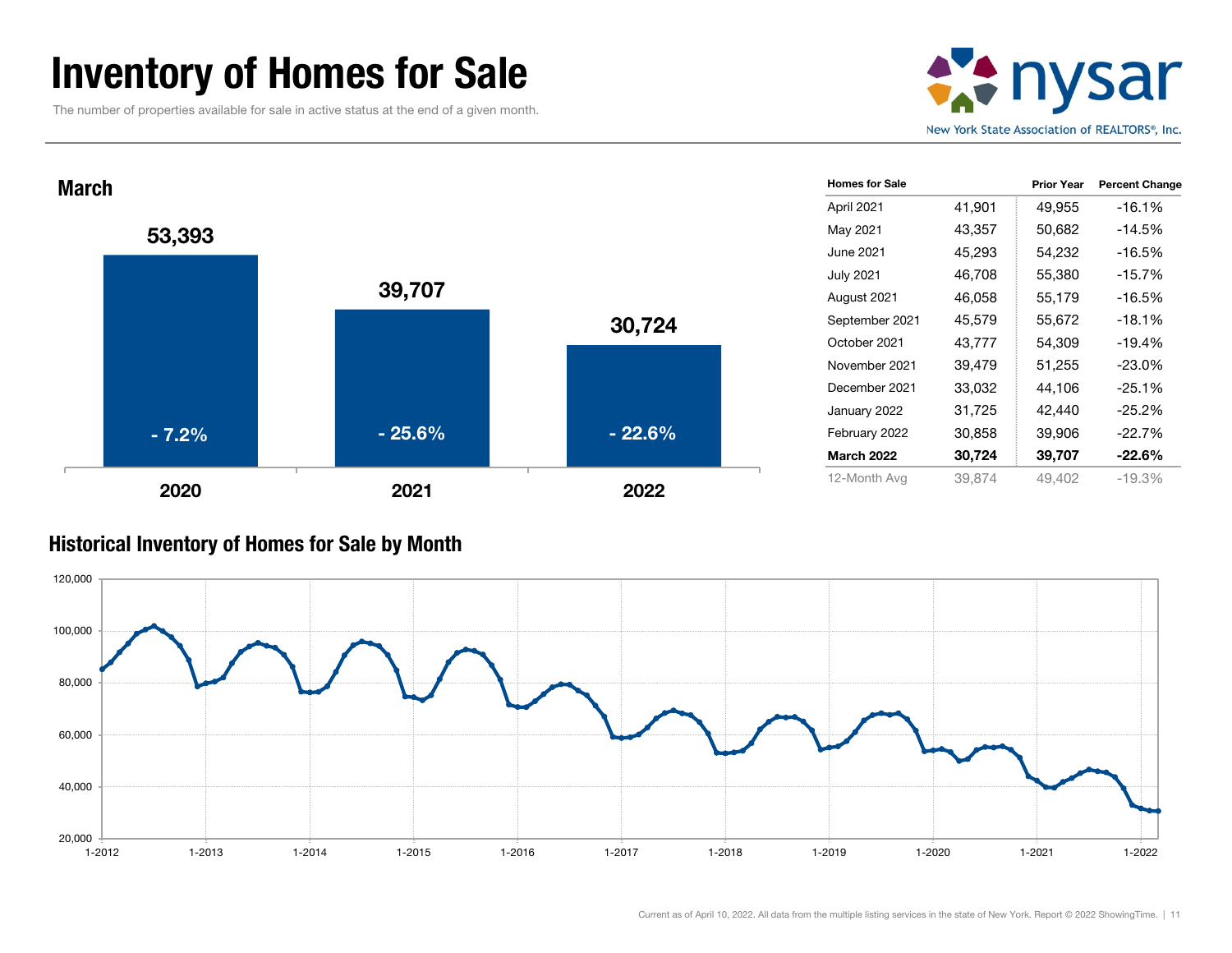## Months Supply of Inventory

The inventory of homes for sale at the end of a given month, divided by the average monthly pending sales from the last 12 months.





#### Historical Months Supply of Inventory by Month

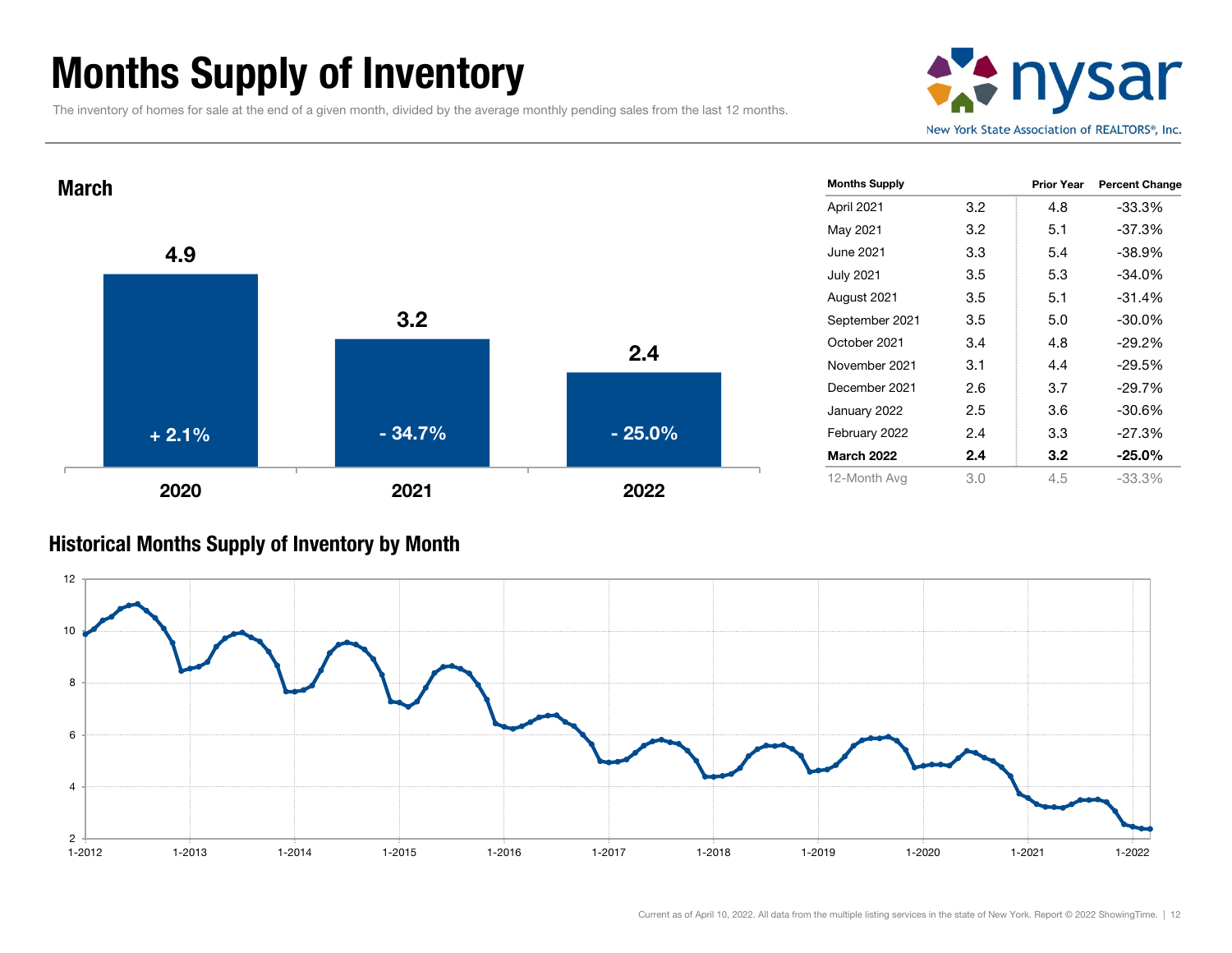# Activity by County

Key metrics by report month for the counties in the state of New York.



|                           | <b>New Listings</b>      |                          |                          | <b>Closed Sales</b>      |                          |                          | <b>Median Sales Price</b> |           | <b>Homes for Sale</b> |        |        | <b>Months Supply</b>     |            |                          |                          |
|---------------------------|--------------------------|--------------------------|--------------------------|--------------------------|--------------------------|--------------------------|---------------------------|-----------|-----------------------|--------|--------|--------------------------|------------|--------------------------|--------------------------|
|                           | $3 - 2021$               | 3-2022                   | $+$ / $-$                | 3-2021                   | 3-2022                   | $+/-$                    | 3-2021                    | 3-2022    | $+ 1 -$               | 3-2021 | 3-2022 | $+1-$                    | $3 - 2021$ | 3-2022                   | $+/-$                    |
| Albany $*$ <sub>(1)</sub> | $\hspace{0.05cm} \ldots$ | $\qquad \qquad -$        | $-$                      | $\overline{\phantom{a}}$ | $\qquad \qquad -$        | $\qquad \qquad -$        | $\overline{\phantom{a}}$  | $--$      | $\qquad \qquad -$     | $\sim$ | $-$    | $\overline{\phantom{a}}$ | $- -$      | $-$                      | $\overline{\phantom{a}}$ |
| Allegany                  | 49                       | 36                       | $-26.5%$                 | 32                       | 32                       | 0.0%                     | \$87,460                  | \$104,250 | $+19.2%$              | 73     | 45     | $-38.4%$                 | 2.2        | 1.4                      | $-36.4%$                 |
| <b>Bronx</b>              | 335                      | 324                      | $-3.3%$                  | 155                      | 138                      | $-11.0%$                 | \$477,050                 | \$375,000 | $-21.4%$              | 917    | 907    | $-1.1%$                  | 7.7        | 5.4                      | $-29.9%$                 |
| <b>Broome</b>             | 202                      | 181                      | $-10.4%$                 | 139                      | 108                      | $-22.3%$                 | \$121,150                 | \$142,375 | $+17.5%$              | 318    | 253    | $-20.4%$                 | 2.0        | 1.6                      | $-20.0%$                 |
| <b>Cattaraugus</b>        | 88                       | 72                       | $-18.2%$                 | 58                       | 55                       | $-5.2%$                  | \$114,250                 | \$100,000 | $-12.5%$              | 162    | 122    | $-24.7%$                 | 2.2        | 1.8                      | $-18.2%$                 |
| Cayuga                    | 68                       | 67                       | $-1.5%$                  | 44                       | 35                       | $-20.5%$                 | \$137,250                 | \$171,500 | $+25.0%$              | 97     | 94     | $-3.1%$                  | 1.6        | 1.6                      | 0.0%                     |
| Chautauqua                | 129                      | 111                      | $-14.0%$                 | 89                       | 93                       | $+4.5%$                  | \$116,000                 | \$126,063 | $+8.7%$               | 194    | 136    | $-29.9%$                 | 1.7        | 1.2                      | $-29.4%$                 |
| Chemung                   | 104                      | 97                       | $-6.7%$                  | 64                       | 69                       | $+7.8%$                  | \$117,000                 | \$136,500 | $+16.7%$              | 172    | 110    | $-36.0%$                 | 2.4        | 1.4                      | $-41.7%$                 |
| Chenango                  | 51                       | 53                       | $+3.9%$                  | 33                       | 35                       | $+6.1%$                  | \$155,000                 | \$148,000 | $-4.5%$               | 227    | 177    | $-22.0%$                 | 5.7        | 4.0                      | $-29.8%$                 |
| <b>Clinton</b>            | 67                       | 54                       | $-19.4%$                 | 53                       | 35                       | $-34.0%$                 | \$147,500                 | \$178,500 | $+21.0%$              | 110    | 70     | $-36.4%$                 | 1.9        | 1.3                      | $-31.6%$                 |
| Columbia                  | 93                       | 89                       | $-4.3%$                  | 68                       | 74                       | $+8.8%$                  | \$317,000                 | \$378,500 | $+19.4%$              | 437    | 225    | $-48.5%$                 | 5.2        | 3.2                      | $-38.5%$                 |
| <b>Cortland</b>           | 39                       | 44                       | $+12.8%$                 | 32                       | 27                       | $-15.6%$                 | \$144,400                 | \$122,500 | $-15.2%$              | 70     | 65     | $-7.1%$                  | 1.9        | 1.7                      | $-10.5%$                 |
| <b>Delaware</b>           | 75                       | 73                       | $-2.7%$                  | 63                       | 48                       | $-23.8%$                 | \$180,000                 | \$187,500 | $+4.2%$               | 414    | 275    | $-33.6%$                 | 5.8        | 4.4                      | $-24.1%$                 |
| <b>Dutchess</b>           | 402                      | 334                      | $-16.9%$                 | 293                      | 237                      | $-19.1%$                 | \$349,000                 | \$390,000 | $+11.7%$              | 1,019  | 546    | $-46.4%$                 | 3.1        | 1.9                      | $-38.7%$                 |
| Erie                      | 833                      | 769                      | $-7.7%$                  | 527                      | 453                      | $-14.0%$                 | \$190,000                 | \$216,000 | $+13.7%$              | 570    | 483    | $-15.3%$                 | 0.8        | 0.7                      | $-12.5%$                 |
| <b>Essex</b>              | 51                       | 62                       | $+21.6%$                 | 53                       | 44                       | $-17.0%$                 | \$245,000                 | \$269,500 | $+10.0%$              | 273    | 178    | $-34.8%$                 | 4.0        | 3.4                      | $-15.0%$                 |
| <b>Franklin</b>           | $40\,$                   | 30                       | $-25.0%$                 | 39                       | $30\,$                   | $-23.1%$                 | \$178,500                 | \$199,500 | $+11.8%$              | 139    | 105    | $-24.5%$                 | 3.3        | 3.0                      | $-9.1%$                  |
| Fulton* (1)               | $\overline{\phantom{m}}$ | $\overline{\phantom{m}}$ | $\overline{\phantom{m}}$ | $\overline{\phantom{m}}$ | $\overline{\phantom{a}}$ | $\overline{\phantom{m}}$ |                           |           |                       | $- -$  | $- -$  | --                       | $- -$      | $\overline{\phantom{m}}$ |                          |
| Genesee                   | 50                       | 40                       | $-20.0%$                 | 28                       | 37                       | $+32.1%$                 | \$152,000                 | \$171,600 | $+12.9%$              | 30     | 20     | $-33.3%$                 | 0.7        | 0.5                      | $-28.6%$                 |
| Greene                    | 117                      | 90                       | $-23.1%$                 | 76                       | 61                       | $-19.7%$                 | \$280,500                 | \$300,000 | $+7.0%$               | 456    | 252    | $-44.7%$                 | 5.4        | 3.3                      | $-38.9%$                 |
| <b>Hamilton</b>           | 5                        | 12                       | $+140.0%$                | 5                        | 5                        | 0.0%                     | \$172,500                 | \$344,000 | $+99.4%$              | 42     | 34     | $-19.0%$                 | 2.7        | 3.3                      | $+22.2%$                 |
| <b>Herkimer</b>           | 41                       | 51                       | $+24.4%$                 | 42                       | 36                       | $-14.3%$                 | \$162,500                 | \$143,250 | $-11.8%$              | 507    | 505    | $-0.4%$                  | 10.7       | 10.9                     | $+1.9%$                  |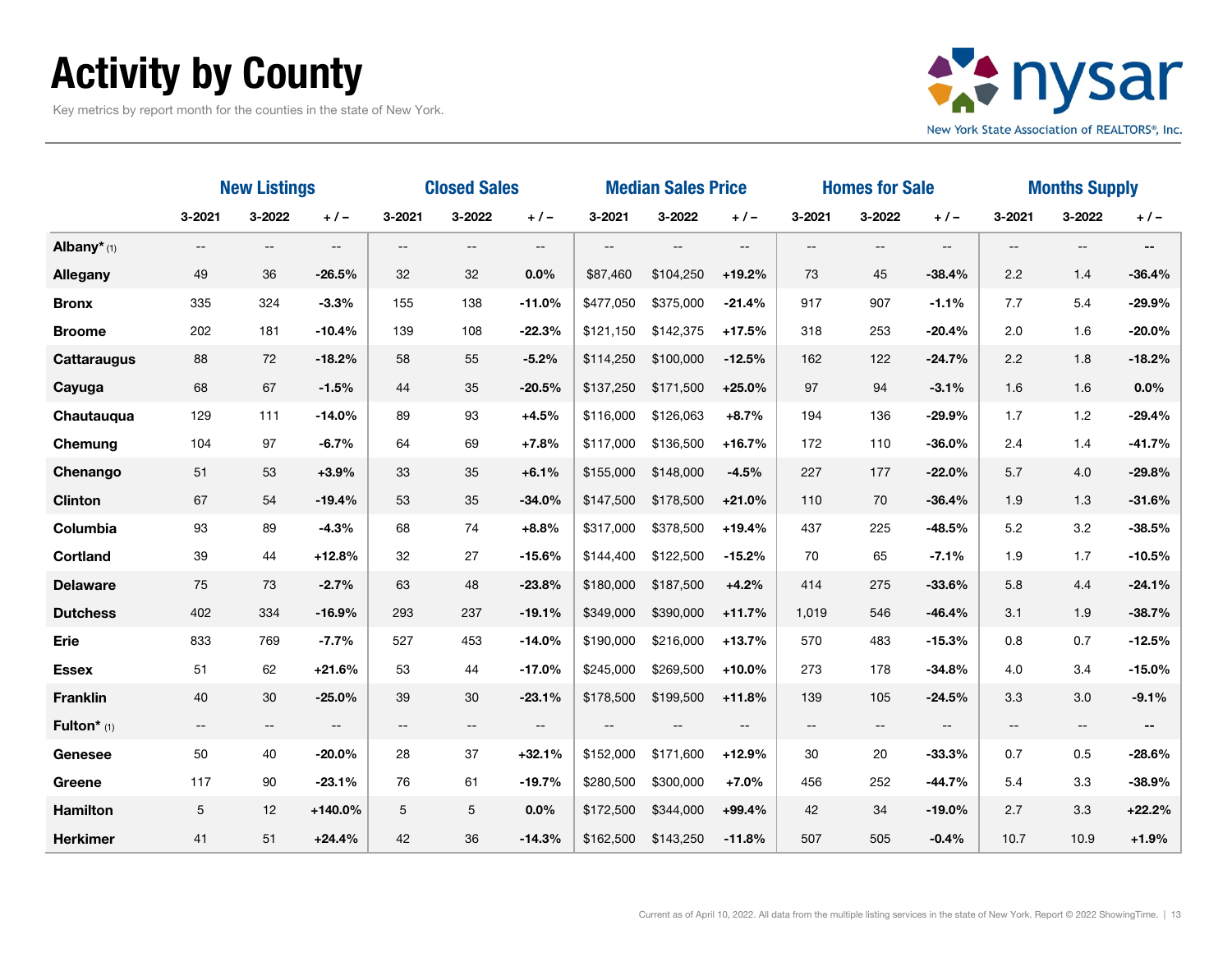### Activity by County (continued)

Key metrics by report month for the counties in the state of New York.



|                         | <b>New Listings</b>                           |                                               |                          | <b>Closed Sales</b>      |                          |                          | <b>Median Sales Price</b> |                          |                          | <b>Homes for Sale</b>    |                          |                          | <b>Months Supply</b>     |                                               |                          |
|-------------------------|-----------------------------------------------|-----------------------------------------------|--------------------------|--------------------------|--------------------------|--------------------------|---------------------------|--------------------------|--------------------------|--------------------------|--------------------------|--------------------------|--------------------------|-----------------------------------------------|--------------------------|
|                         | 3-2021                                        | 3-2022                                        | $+ 1 -$                  | 3-2021                   | 3-2022                   | $+ 1 -$                  | 3-2021                    | 3-2022                   | $+/-$                    | 3-2021                   | 3-2022                   | $+/-$                    | 3-2021                   | 3-2022                                        | $+/-$                    |
| Jefferson               | 155                                           | 135                                           | $-12.9%$                 | 112                      | 117                      | $+4.5%$                  | \$170,000                 | \$159,650                | $-6.1%$                  | 249                      | 290                      | $+16.5%$                 | 1.9                      | 2.4                                           | $+26.3%$                 |
| <b>Kings</b>            | 436                                           | 346                                           | $-20.6%$                 | 187                      | 204                      | $+9.1%$                  | \$632,000                 | \$652,500                | $+3.2%$                  | 1,834                    | 1,516                    | $-17.3%$                 | 12.4                     | 7.5                                           | $-39.5%$                 |
| Lewis                   | 19                                            | 19                                            | 0.0%                     | 21                       | 19                       | $-9.5%$                  | \$148,294                 | \$141,500                | $-4.6%$                  | 72                       | 81                       | $+12.5%$                 | 3.2                      | 4.3                                           | $+34.4%$                 |
| Livingston              | 40                                            | 43                                            | $+7.5%$                  | 33                       | 40                       | $+21.2%$                 | \$148.100                 | \$184,500                | $+24.6%$                 | 47                       | 47                       | 0.0%                     | 1.1                      | 1.1                                           | $0.0\%$                  |
| <b>Madison</b>          | 72                                            | 54                                            | $-25.0%$                 | 42                       | 44                       | $+4.8%$                  | \$165,000                 | \$176,000                | $+6.7%$                  | 148                      | 145                      | $-2.0%$                  | 2.6                      | 2.7                                           | $+3.8%$                  |
| <b>Monroe</b>           | 834                                           | 881                                           | $+5.6%$                  | 499                      | 446                      | $-10.6%$                 | \$171,500                 | \$200,095                | $+16.7%$                 | 353                      | 399                      | $+13.0%$                 | 0.5                      | 0.6                                           | $+20.0%$                 |
| Montgomery* (1)         | $\mathord{\hspace{1pt}\text{--}\hspace{1pt}}$ | $\overline{\phantom{m}}$                      | --                       | --                       | $-$                      | $- -$                    | $\overline{\phantom{m}}$  | $\overline{\phantom{m}}$ | --                       | $-$                      | --                       | $-$                      | --                       | $- -$                                         | --                       |
| <b>Nassau</b>           | 1,759                                         | 1,673                                         | $-4.9%$                  | 1,348                    | 1,113                    | $-17.4%$                 | \$600,000                 | \$650,000                | $+8.3%$                  | 3,497                    | 2,484                    | $-29.0%$                 | 2.8                      | 1.9                                           | $-32.1%$                 |
| New York <sup>t</sup>   | $- -$                                         | $\mathord{\hspace{1pt}\text{--}\hspace{1pt}}$ | $\overline{\phantom{a}}$ | $\qquad \qquad -$        | $\overline{\phantom{a}}$ | $\overline{\phantom{a}}$ |                           | $\overline{\phantom{m}}$ | $- -$                    | $\overline{\phantom{m}}$ | --                       | $\overline{\phantom{a}}$ | $\overline{\phantom{a}}$ | $- -$                                         | $\overline{\phantom{a}}$ |
| <b>Niagara</b>          | 195                                           | 177                                           | $-9.2%$                  | 150                      | 128                      | $-14.7%$                 | \$143,250                 | \$162,404                | $+13.4%$                 | 154                      | 176                      | $+14.3%$                 | 0.9                      | 1.0                                           | $+11.1%$                 |
| Oneida                  | 194                                           | 177                                           | $-8.8%$                  | 155                      | 127                      | $-18.1%$                 | \$147,000                 | \$175,000                | $+19.0%$                 | 1,730                    | 1,736                    | $+0.3%$                  | 10.5                     | 10.2                                          | $-2.9%$                  |
| Onondaga                | 514                                           | 429                                           | $-16.5%$                 | 318                      | 274                      | $-13.8%$                 | \$165,000                 | \$185,250                | $+12.3%$                 | 399                      | 450                      | $+12.8%$                 | 0.9                      | 1.1                                           | $+22.2%$                 |
| Ontario                 | 121                                           | 151                                           | $+24.8%$                 | 80                       | 68                       | $-15.0%$                 | \$184,000                 | \$200,000                | $+8.7%$                  | 163                      | 136                      | $-16.6%$                 | 1.5                      | 1.2                                           | $-20.0%$                 |
| Orange* (2)             | $- -$                                         | $\overline{\phantom{a}}$                      | $\overline{\phantom{a}}$ | $\overline{\phantom{a}}$ | $- -$                    | $-$                      | $\overline{\phantom{a}}$  | $\overline{\phantom{a}}$ | $\overline{\phantom{a}}$ | $\overline{\phantom{m}}$ | $\overline{\phantom{a}}$ | $\overline{\phantom{m}}$ | $\overline{\phantom{a}}$ | $\mathord{\hspace{1pt}\text{--}\hspace{1pt}}$ | $\overline{\phantom{a}}$ |
| <b>Orleans</b>          | 41                                            | 36                                            | $-12.2%$                 | 36                       | 14                       | $-61.1%$                 | \$118,500                 | \$132,750                | $+12.0%$                 | 38                       | 37                       | $-2.6%$                  | 1.1                      | 1.2                                           | $+9.1%$                  |
| Oswego                  | 98                                            | 95                                            | $-3.1%$                  | 82                       | 59                       | $-28.0%$                 | \$142,500                 | \$137,400                | $-3.6%$                  | 140                      | 146                      | $+4.3%$                  | 1.5                      | 1.5                                           | 0.0%                     |
| <b>Otsego</b>           | 57                                            | 57                                            | $0.0\%$                  | 57                       | 40                       | $-29.8%$                 | \$154,500                 | \$163,500                | $+5.8%$                  | 324                      | 259                      | $-20.1%$                 | 6.0                      | 5.1                                           | $-15.0%$                 |
| Putnam <sup>*</sup> (2) | $\overline{\phantom{m}}$                      | $\overline{\phantom{a}}$                      | $\overline{\phantom{a}}$ | $-$                      | --                       | $\overline{\phantom{a}}$ | $\sim$                    | $\sim$ $\sim$            | $-$                      | $\overline{\phantom{a}}$ | --                       | $\overline{\phantom{a}}$ | --                       | $- -$                                         |                          |
| Queens                  | 1,902                                         | 1,942                                         | $+2.1%$                  | 932                      | 947                      | $+1.6%$                  | \$635,000                 | \$699,000                | $+10.1%$                 | 5,805                    | 4,938                    | $-14.9%$                 | 8.1                      | 4.5                                           | $-44.4%$                 |
| Rensselaer*(1)          | $\overline{\phantom{m}}$                      | $\mathord{\hspace{1pt}\text{--}\hspace{1pt}}$ | $-$                      | $-$                      | --                       | $\sim$ $\sim$            |                           |                          |                          | $-$                      | --                       | $\sim$ $\sim$            | --                       | $\sim$ $\sim$                                 |                          |
| Richmond                | 558                                           | 556                                           | $-0.4%$                  | 417                      | 351                      | $-15.8%$                 | \$567,500                 | \$625,000                | $+10.1%$                 | 1,481                    | 956                      | $-35.4%$                 | 4.2                      | 2.4                                           | $-42.9%$                 |
| Rockland* (2)           | $\sim$                                        |                                               |                          | $\sim$                   |                          | $\overline{\phantom{a}}$ |                           |                          | --                       | $-$                      |                          | --                       |                          |                                               |                          |